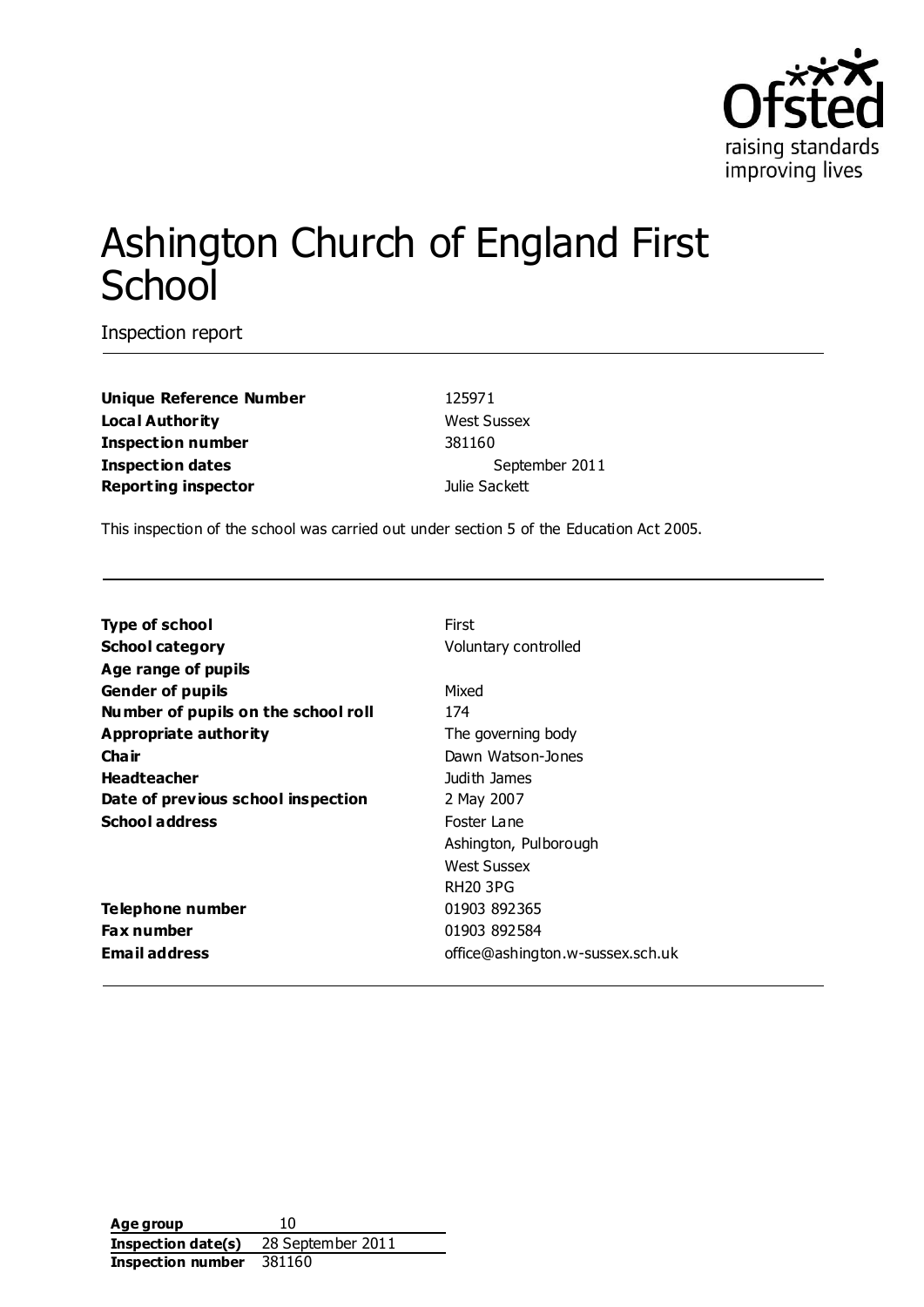The Office for Standards in Education, Children's Services and Skills (Ofsted) regulates and inspects to achieve excellence in the care of children and young people, and in education and skills for learners of all ages. It regulates and inspects childcare and children's social care, and inspects the Children and Family Court Advisory Support Service (Cafcass), schools, colleges, initial teacher training, work-based learning and skills training, adult and community learning, and education and training in prisons and other secure establishments. It assesses council children's services, and inspects services for looked after children, safeguarding and child protection.

Further copies of this report are obtainable from the school. Under the Education Act 2005, the school must provide a copy of this report free of charge to certain categories of people. A charge not exceeding the full cost of reproduction may be made for any other copies supplied.

If you would like a copy of this document in a different format, such as large print or Braille, please telephone 0300 123 4234, or email enquiries@ofsted.gov.uk.

You may copy all or parts of this document for non-commercial educational purposes, as long as you give details of the source and date of publication and do not alter the information in any way.

To receive regular email alerts about new publications, including survey reports and school inspection reports, please visit our website and go to 'Subscribe'.

Piccadilly Gate Store St **Manchester** M1 2WD

T: 0300 123 4234 Textphone: 0161 618 8524 E: enquiries@ofsted.gov.uk W: www.ofsted.gov.uk



© Crown copyright 2011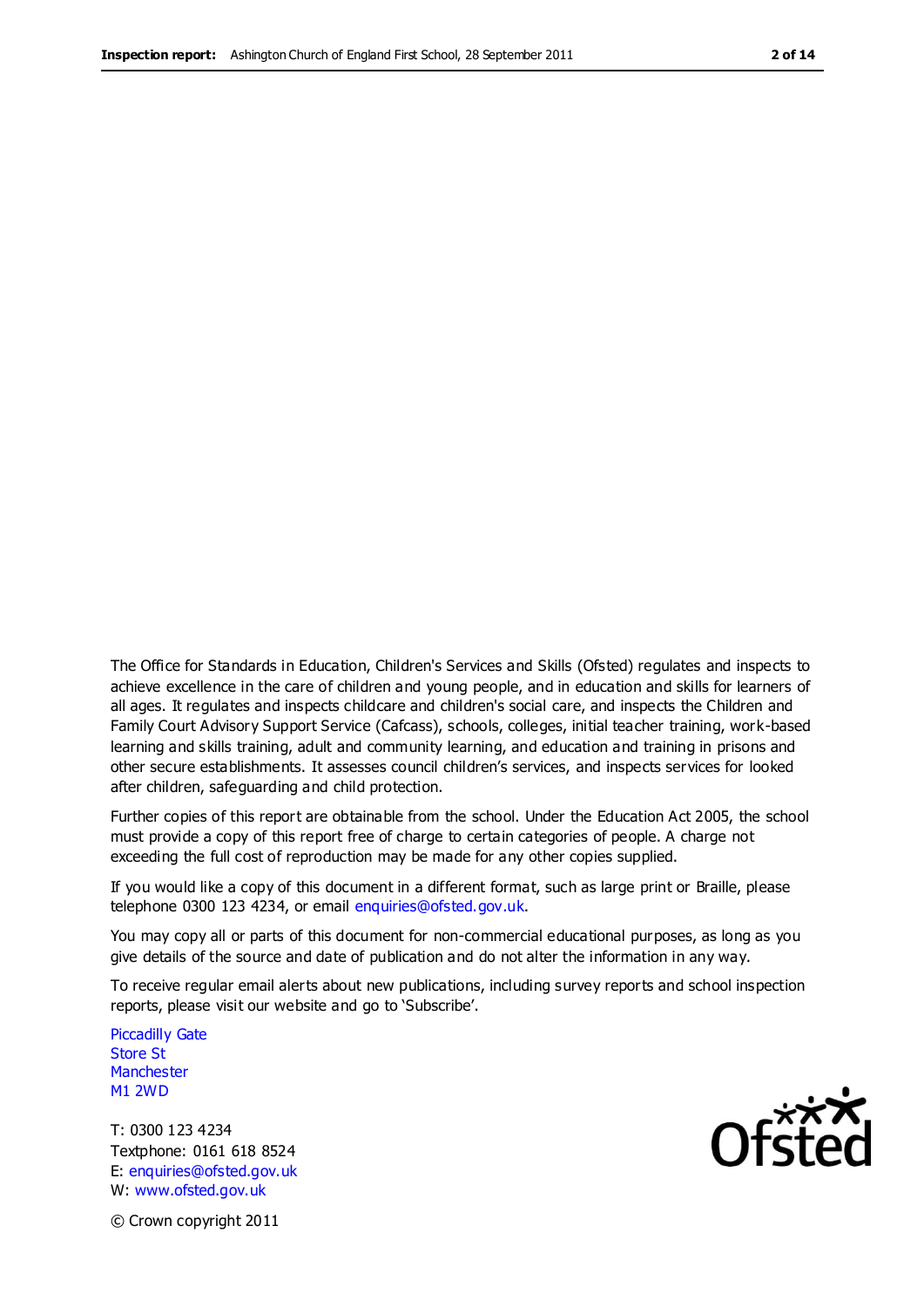## **Introduction**

This inspection was carried out by three additional inspectors. The team observed 11 lessons taught by seven teachers. Discussions were held with senior staff, members of the governing body and pupils. Inspectors observed the school's work, and looked at documentation including the school's improvement plan, safeguarding arrangements, policies and records of pupils' progress and attainment. The inspection team considered 113 responses to questionnaires from parents and carers, as well as questionnaires from staff and pupils.

The inspection team reviewed many aspects of the school's work. It looked in detail at a number of key areas.

- The learning, progress and attainment of all pupils across the school with particular reference to pupils' progress in reading.
- The quality of pupils' personal development and the effectiveness of the school's measures to enhance pupils' awareness of, and respect for, different backgrounds, cultures and beliefs within the United Kingdom.
- How effectively leaders and managers at all levels, including the governors, monitor pupils' learning and well-being and use this information to maintain and improve outcomes for pupils.

## **Information about the school**

Ashington is smaller than the average-sized primary school. The proportion of pupils known to be eligible for free school meals is well below the national average, as is the proportion of pupils with special educational needs and/or disabilities. Most pupils are from White British backgrounds. There are very few pupils who speak English as an additional language. The school has achieved a range of awards including Healthy Schools and Activemark.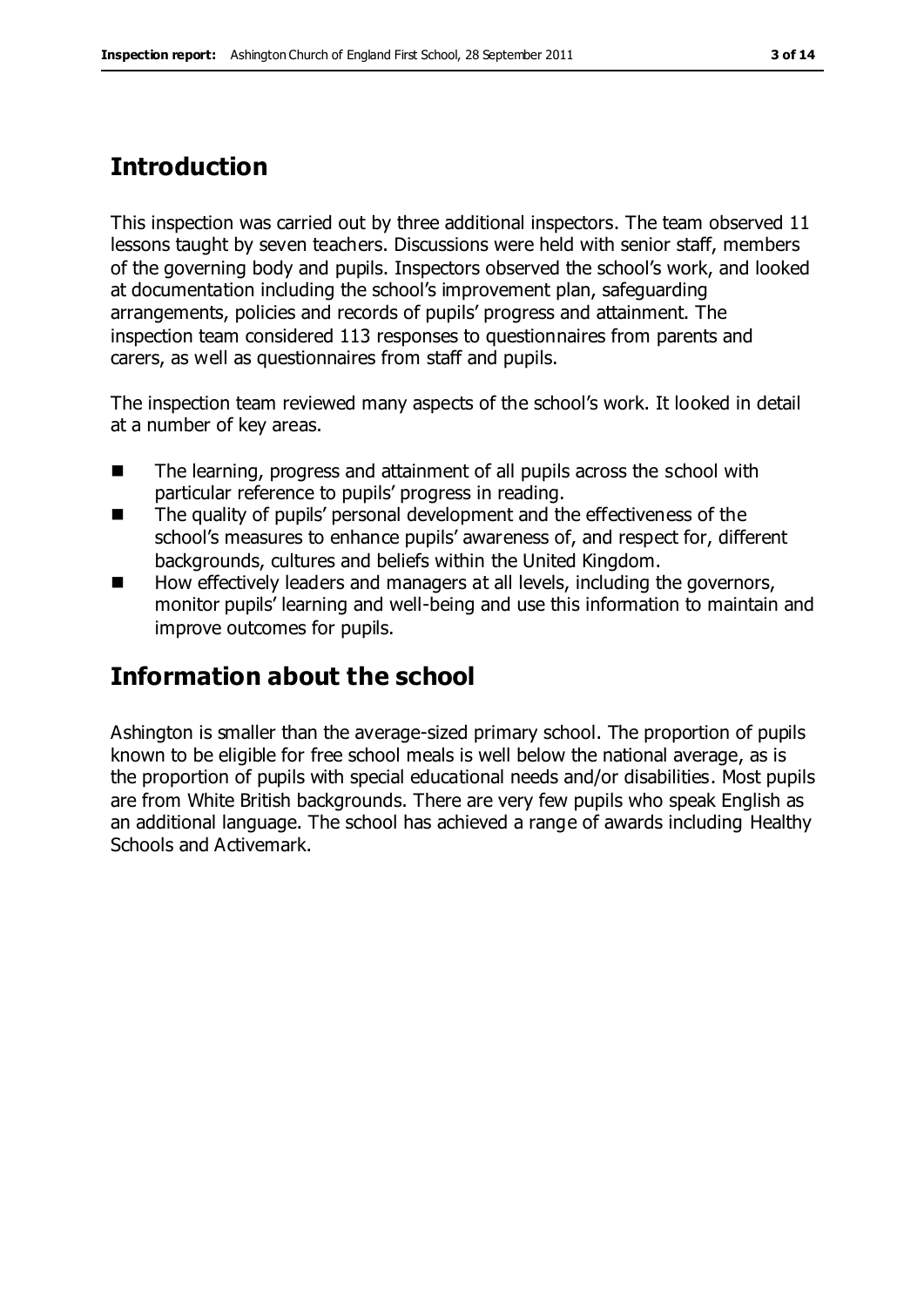## **Inspection judgements**

# **Overall effectiveness: how good is the school? 2 The school's capacity for sustained improvement 2**

## **Main findings**

Ashington is a good school. The headteacher provides sensitive and thoughtful leadership for her team of dedicated and committed staff and staff morale is high. Strong teamwork and excellent relationships support the school's successful drive for improvement, evident in the way the school has consistently maintained pupils' above average attainment. The school has improved well since the last inspection, demonstrating the school's good capacity for further improvement. For example, increased challenge in lessons and raised expectations since the last inspection have improved the quality of teaching. This has resulted in a larger proportion of moreable pupils achieving higher levels of attainment, particularly in reading and writing.

The strength of the school's community is underpinned by its caring and Christian ethos and excellent relationships with parents and carers. Pupils are proud of their school, work hard and thoroughly enjoy all that school has to offer. Pupils' very positive attitudes to school are reflected in their excellent behaviour and in consistently high levels of attendance. One parent commented on the 'great behaviour, the enthusiasm of the children and how supportive they are of each other', reflecting the positive views shared by the vast majority of parents and carers. A wide range of strategies, including regular surveys and meetings with parent representatives, is used to seek the views of parents and carers and to inform planned developments. Initiatives such as reading workshops are popular and very successfully enable parents and carers to work with the school to support pupils' learning. Safeguarding is given a high priority and systems are rigorous. High quality care, guidance and support provided for all pupils, including those whose circumstances make them potentially vulnerable, make a substantial contribution to pupils' good achievement and to their strong sense of personal safety and security. One parent commented, 'Our child's self-esteem and confidence is really high as a result of being at this nurturing school.'

Children start in Reception class with levels of skills and understanding that are broadly typical for their age. Effective provision means that children settle quickly and happily and make good progress throughout the Early Years Foundation Stage, particularly in the development of language and literacy skills and in their personal development. Consistently good and some outstanding teaching ensures that pupils of all abilities continue to make good progress overall, particularly in reading and writing, through Years 1 to 5, so that, by the end of Year 5, attainment in English and mathematics is above average. However, pupils' progress in mathematics is slower than in English so that standards in this subject are below those in other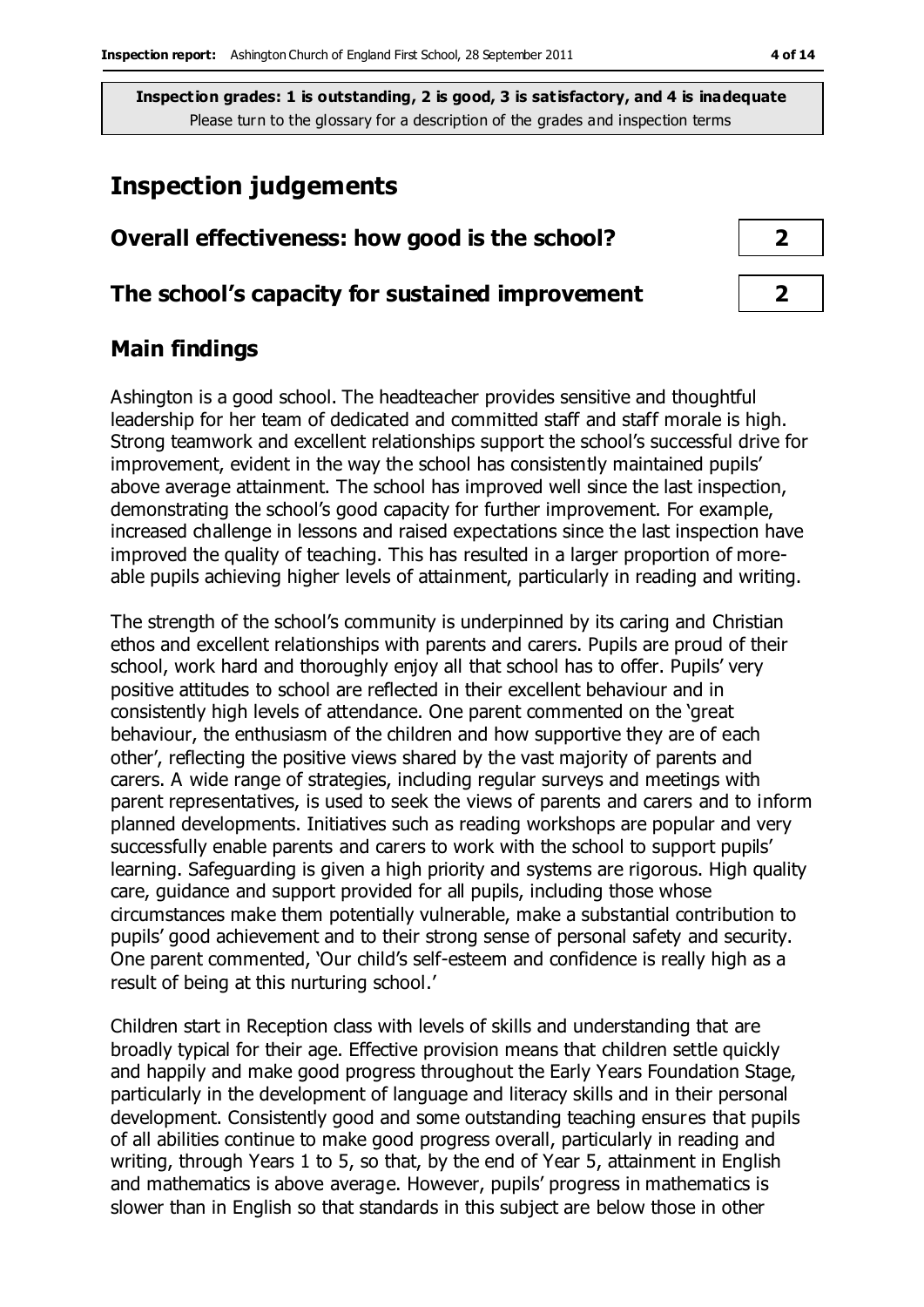#### disciplines.

The school has ensured that effective tracking systems are in place to monitor the progress made by groups of pupils. These are used well by staff to monitor the progress made by groups of pupils. That said, this information is not always used to its full potential to inform planning so that, at times, the level of work set by teachers for pupils in lessons does not fully match pupils' individual abilities and aptitudes. Consequently, progress slows where work is insufficiently challenging or too difficult. Teaching is regularly monitored by the senior leadership so that the management team, including the governing body, has an accurate view of the school's strengths and development needs. This ensures that learning and progress are good, but the contribution of subject leaders to the monitoring of the effectiveness of teaching is underdeveloped.

International links, such as the exchange of emails and letters with pupils in Ghana, in addition to well-established local links, successfully contribute to pupils' awareness of different cultures and beliefs globally. Pupils respond very positively to such activities and their spiritual, moral, social and cultural development is outstanding. Pupils demonstrate sensitivity and maturity when considering moral and ethical questions. For example, a group of pupils talked with feeling about the conditions in which Nelson Mandela was imprisoned and knew that he was 'fighting for the rights of black people in South Africa because they weren't treated very well'. However, pupils' knowledge of people's lives in different parts of the United Kingdom is an area for development. This is recognised by the school and plans are already under way to provide pupils with more opportunities to appreciate and value different backgrounds and communities in other parts of the country. Pupils demonstrate an excellent understanding of how to lead a healthy lifestyle and embrace sporting opportunities and clubs with relish. These strengths are reflected in the school's Activemark and Healthy School status.

## **What does the school need to do to improve further?**

- Accelerate pupils' progress, particularly in mathematics by:
	- ensuring that pupils' assessments and tracking are used fully and consistently to accurately match learning to individual needs and maximise individual pupils' progress.
	- developing the role of subject leaders in monitoring the effectiveness of teaching and contributing to school improvement.
- Extend the existing good strategies to promote community cohesion by: increasing the range and number of opportunities for pupils to develop their understanding of, and respect for, the diversity of beliefs and backgrounds represented in differing areas of the United Kingdom.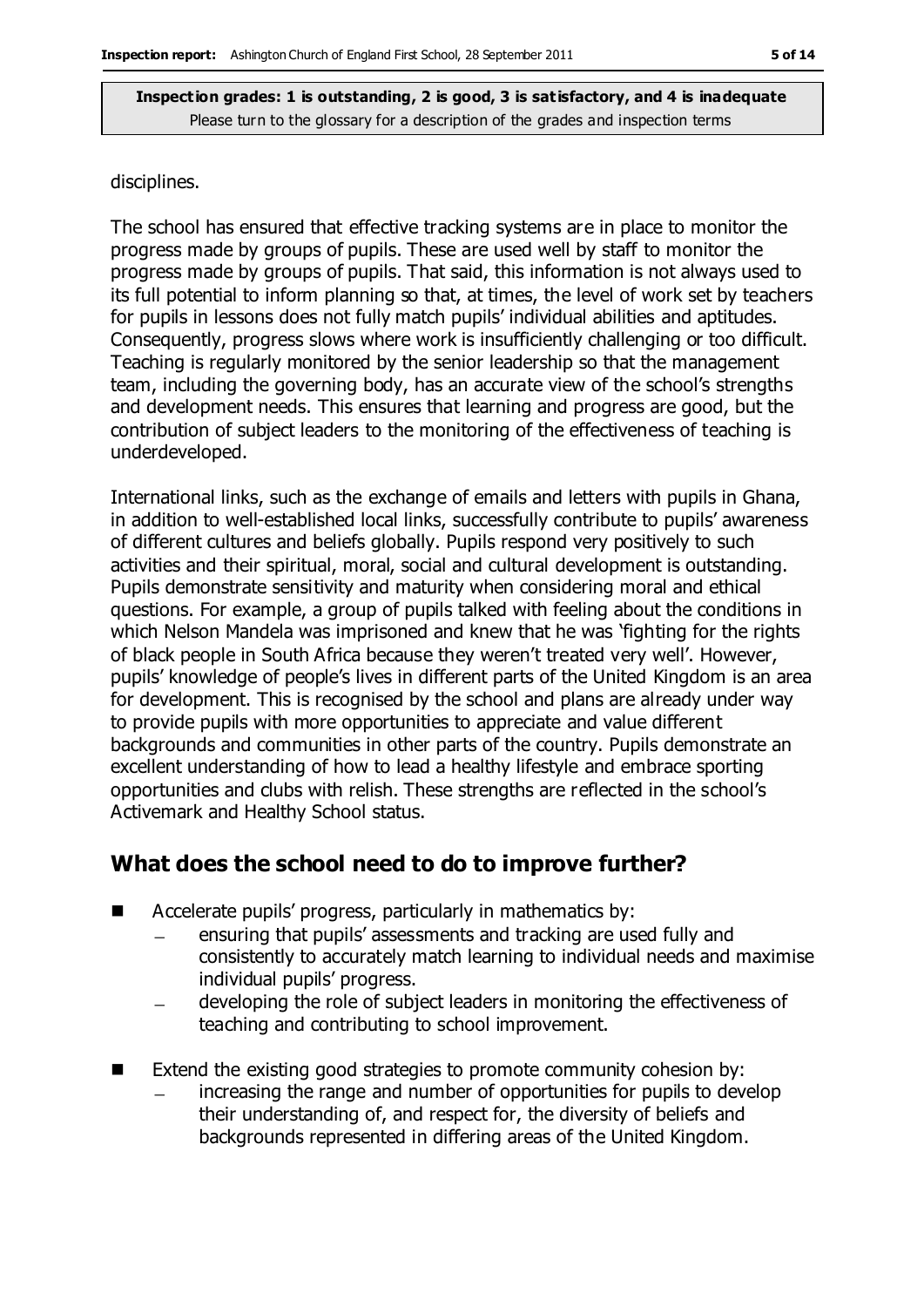### **Outcomes for individuals and groups of pupils 1**

Inspection evidence shows that pupils of all abilities achieve well, including those with special educational needs and/or disabilities. By the time pupils leave Year 2, their attainment is above average in reading, writing and mathematics. A strength observed in many lessons is the way that pupils support each other, for example as 'talk partners'. Pupils' above average achievement and their obvious enjoyment of learning were evident in an outstanding Year 2 science lesson, during which pupils demonstrated strong negotiation and cooperation skills to select and use the most appropriate measuring apparatus to tackle a range of challenges with relish.

Pupils make good contributions to their school and wider community, responding maturely to a range of opportunities, including helping to look after the school chickens and serving as members of the school council to represent their peers. Pupils' understanding of what they need to do to stay healthy is excellent. For example, many pupils enjoy cycling, scooting or walking to school and thoroughly enjoy the sporting clubs available. Pupils' behaviour and spiritual, moral, social and cultural development are consistently outstanding. For example, during a walk to the local woods a Year 4 class behaved exceptionally well and demonstrated high levels of respect for the different habitats in the area. This makes an outstanding contribution to pupils' learning. Pupils' good achievement, along with high attendance, excellent behaviour and positive attitudes to learning, mean that pupils are well prepared for the next stage in their education.

These are the grades for pupils' outcomes

| Pupils' achievement and the extent to which they enjoy their learning                                                     |                          |  |
|---------------------------------------------------------------------------------------------------------------------------|--------------------------|--|
| Taking into account:                                                                                                      |                          |  |
| Pupils' attainment <sup>1</sup>                                                                                           | $\mathcal{P}$            |  |
| The quality of pupils' learning and their progress                                                                        | $\mathcal{P}$            |  |
| The quality of learning for pupils with special educational needs and/or disabilities<br>and their progress               | $\overline{\phantom{a}}$ |  |
| The extent to which pupils feel safe                                                                                      | 1                        |  |
| Pupils' behaviour                                                                                                         |                          |  |
| The extent to which pupils adopt healthy lifestyles                                                                       |                          |  |
| The extent to which pupils contribute to the school and wider community                                                   |                          |  |
| The extent to which pupils develop workplace and other skills that will<br>contribute to their future economic well-being |                          |  |
| Taking into account:                                                                                                      |                          |  |
| Pupils' attendance <sup>1</sup>                                                                                           |                          |  |
| The extent of pupils' spiritual, moral, social and cultural development                                                   |                          |  |

 $\overline{a}$ 1 The grades for attainment and attendance are: 1 is high; 2 is above average; 3 is broadly average; and 4 is low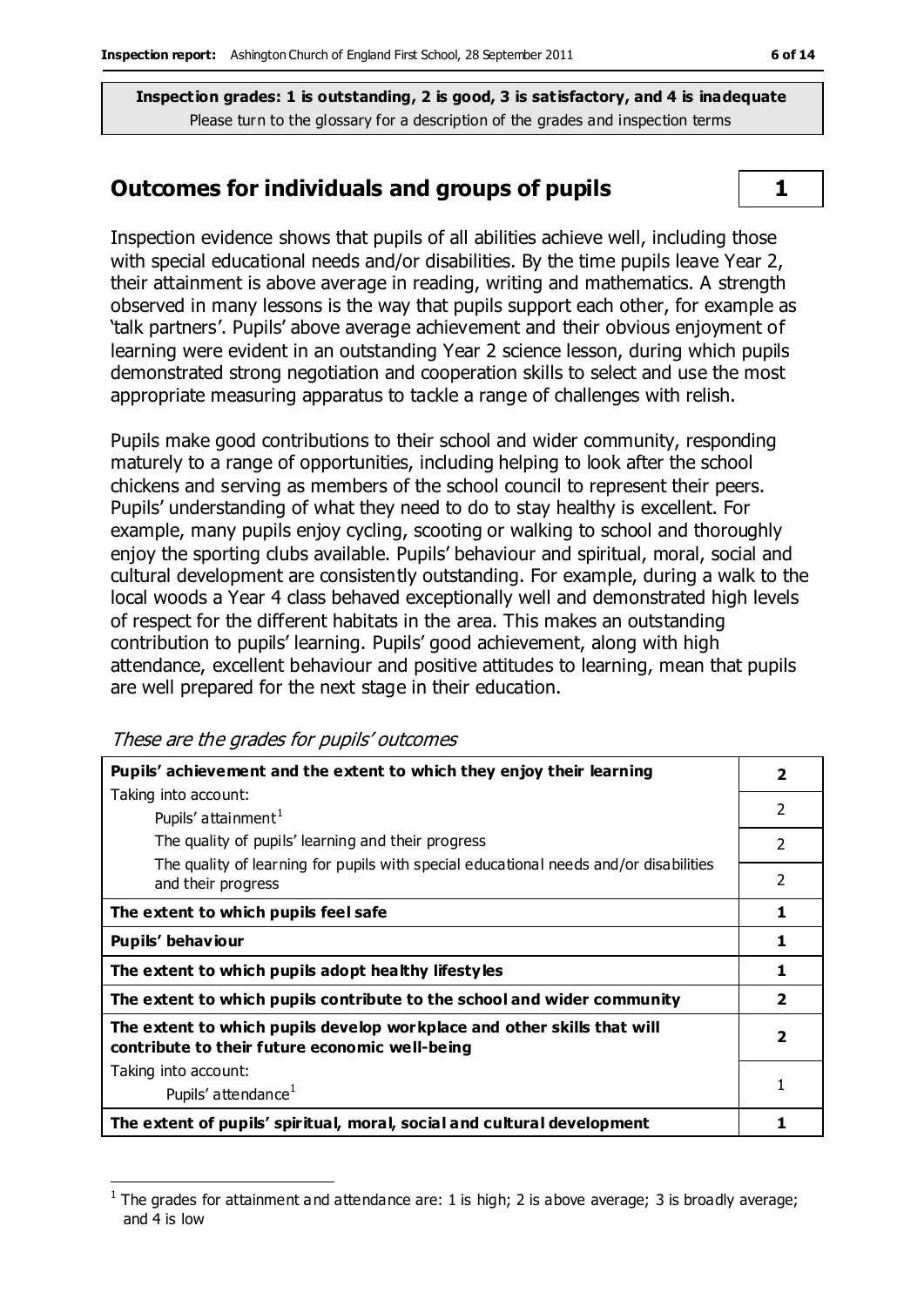### **How effective is the provision?**

Teachers use their good subject knowledge well to plan and organise interesting and engaging lessons. For example, in an outstanding Year 5 lesson a story was skilfully used to help pupils of all abilities consider the impact of language and successfully develop their own use of descriptive vocabulary. As a result, one pupil wrote, 'as my eyes grew accustomed to the gloom I saw a mossy green cave wall... I was in a cavern as cramped as a caretaker's store room', while another described stalactites 'like a goblin's pointy hat'. Teachers make good use of teaching assistants, whose good quality questioning supports pupils' learning very well. For example, one teaching assistant skilfully used open-ended questions to enable a Year 2 pupil to work out for himself that he could measure the amount of liquid he had in his measuring jug more accurately by placing it on a flat surface.

The school has developed the curriculum very effectively over the past three years, including the introduction of aspects of the Forest School curriculum which are much enjoyed by pupils and help to make learning relevant and meaningful. One pupil expressed the excitement of many when he said, 'I love going to the farm and learning about nature', while another said, 'We get to make animal homes. We get to light the fire and make toast and marshmallows – but it's safe!' Music provision is a strong feature of the school, including a specialist music teacher. Year 3 pupils participate in violin lessons and all pupils are members of the school choir. The curriculum is enhanced by an excellent range of additional activities, visits and visitors, with one parent summing up the common view by commenting appreciatively on the 'wide and varied curriculum that will provide a great basis for further education and life in general'.

The excellent levels of care, guidance and support provided for the pupils are reflected in the very positive and successful way the school works with parents and carers of pupils with specific learning needs so that they are fully included in all aspects of life of the school.

| The quality of teaching                                                                                    |  |
|------------------------------------------------------------------------------------------------------------|--|
| Taking into account:                                                                                       |  |
| The use of assessment to support learning                                                                  |  |
| The extent to which the curriculum meets pupils' needs, including, where<br>relevant, through partnerships |  |
| The effectiveness of care, guidance and support                                                            |  |

These are the grades for the quality of provision

## **How effective are leadership and management?**

The headteacher has a clear vision and sense of purpose, which she has communicated successfully to all staff, who share her vision. Although the roles of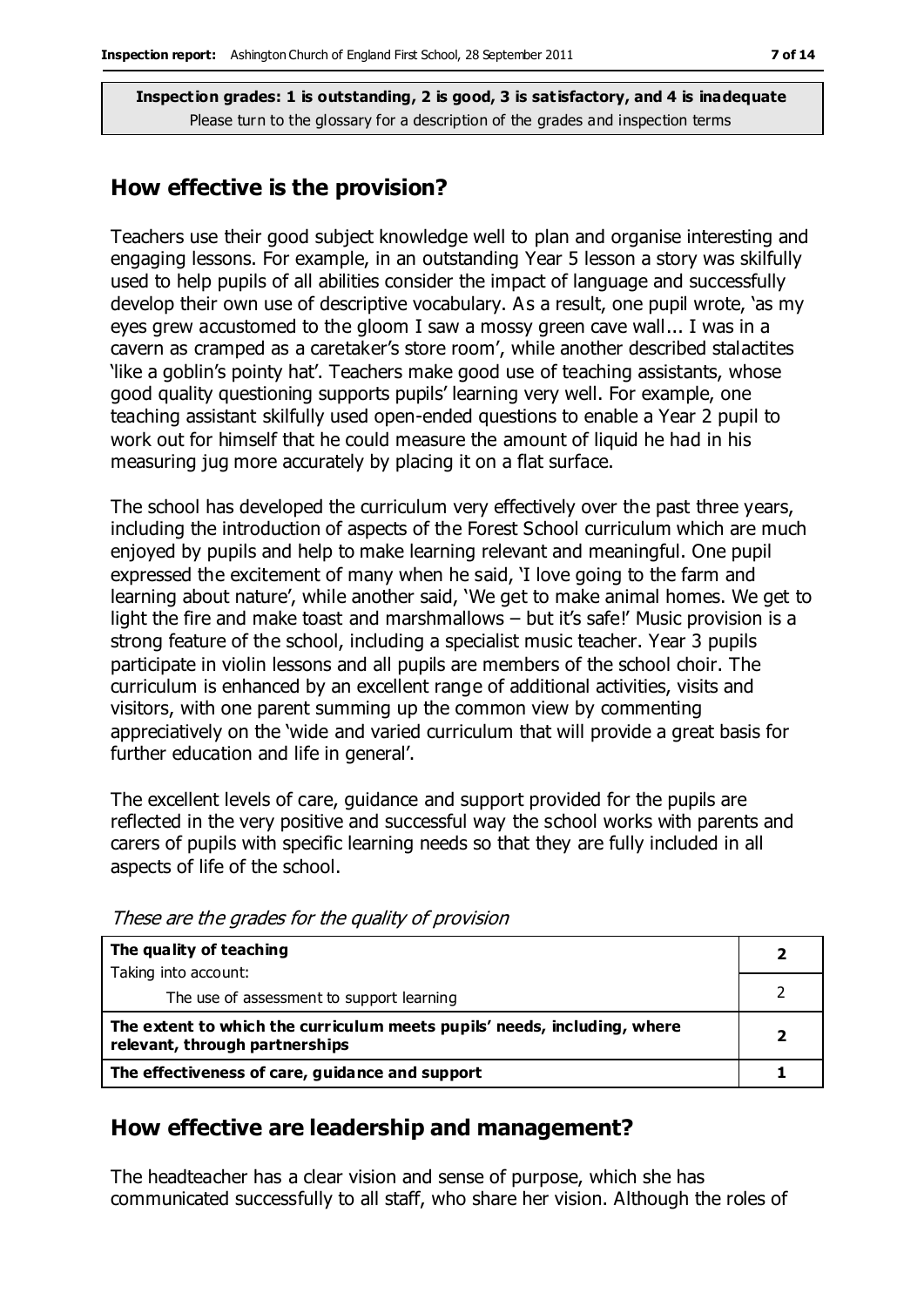subject leaders are underdeveloped in terms of some aspects of monitoring, leaders at all levels are committed to ongoing improvement. Accurate school development planning and the use of challenging targets represent good tools to sustain the drive for improvement. Senior leaders are supported by knowledgeable, active, supportive governors, who challenge and monitor the school's work well and discharge their statutory duties effectively. Policies and systems underpin robust checking and vetting procedures; consequently the way pupils are safeguarded is excellent. The school successfully promotes equal opportunities and ensures that there is no discrimination. For example, pupils feel that their views are valued and this helps them contribute successfully to the school community. Exceptionally well-developed support systems within the school are complemented by a good range of partnerships with outside specialists to support those pupils with specific needs and to provide enhanced learning opportunities for all pupils. Plans to develop links with schools within the United Kingdom feature in school development planning. These build on the already successful aspects of the school's contribution to community cohesion, most notable in its international links.

| The effectiveness of leadership and management in embedding ambition and<br>driving improvement                                                                     |                         |  |
|---------------------------------------------------------------------------------------------------------------------------------------------------------------------|-------------------------|--|
| Taking into account:                                                                                                                                                |                         |  |
| The leadership and management of teaching and learning                                                                                                              | 2                       |  |
| The effectiveness of the governing body in challenging and supporting the<br>school so that weaknesses are tackled decisively and statutory responsibilities<br>met | $\overline{2}$          |  |
| The effectiveness of the school's engagement with parents and carers                                                                                                | 1                       |  |
| The effectiveness of partnerships in promoting learning and well-being                                                                                              | $\overline{\mathbf{2}}$ |  |
| The effectiveness with which the school promotes equality of opportunity and<br>tackles discrimination                                                              | $\overline{\mathbf{2}}$ |  |
| The effectiveness of safeguarding procedures                                                                                                                        | 1                       |  |
| The effectiveness with which the school promotes community cohesion                                                                                                 | $\overline{\mathbf{2}}$ |  |
| The effectiveness with which the school deploys resources to achieve value for<br>money                                                                             | $\overline{\mathbf{2}}$ |  |

These are the grades for leadership and management

## **Early Years Foundation Stage**

Children get off to a good start in the Reception class. An interesting curriculum, lively teaching and exceptional pastoral care mean that children make good progress towards their early learning goals. Children's needs are identified promptly due to good leadership and management and detailed assessments. Safeguarding is given a high priority and relationships between adults and children are strong, so that children feel safe, secure and valued. As a result, children demonstrate good attitudes to learning and behave well. Questioning by adults is used effectively to probe children's understanding and capture their interest. For example, one child was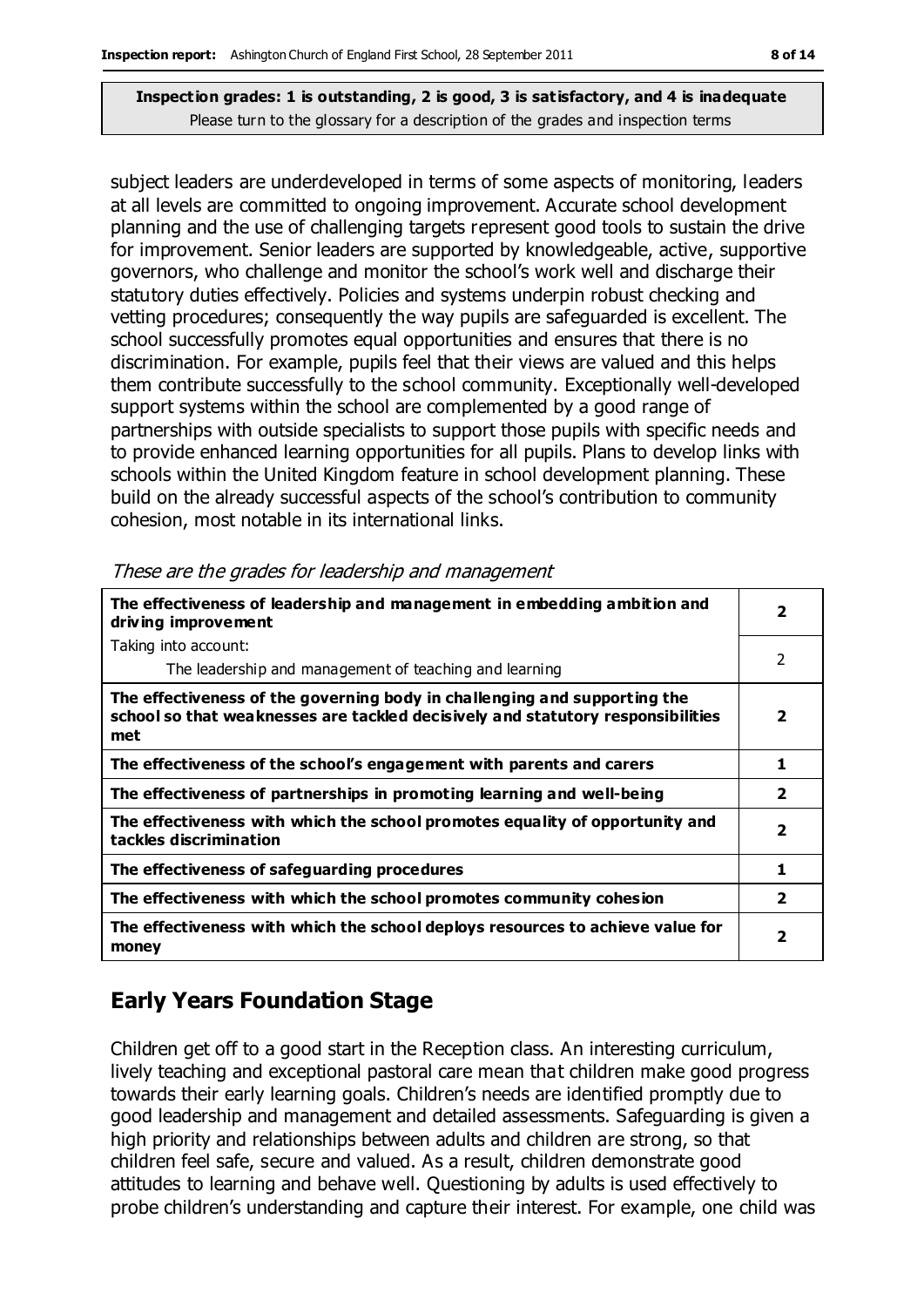successfully supported in the development of counting and measuring skills by a teaching assistant who asked questions such as, 'What comes after 8?' and 'Can you count all the way from the beginning now?'

Children have good opportunities to make choices and to work indoors or outside, fostering their independence and helping them to develop personal preferences. The school has worked successfully to develop the outdoor area as an extension to classroom learning and, as a result, indoor and outdoor areas are well organised with a clear focus on learning opportunities. For example, several pupils using the sandpit were set a task which focused their learning, making it more meaningful and purposeful. As a result, the children made good progress in the development of coordination and social skills. The school has rightly identified the need to make some of the activities in the outdoor area even more stimulating and challenging and to accelerate their progress further.

These are the grades for the Early Years Foundation Stage

| Overall effectiveness of the Early Years Foundation Stage                    |  |  |
|------------------------------------------------------------------------------|--|--|
| Taking into account:                                                         |  |  |
| Outcomes for children in the Early Years Foundation Stage                    |  |  |
| The quality of provision in the Early Years Foundation Stage                 |  |  |
| The effectiveness of leadership and management of the Early Years Foundation |  |  |
| Stage                                                                        |  |  |

## **Views of parents and carers**

The return of the Ofsted questionnaire was above average. Questionnaires show that the vast majority of parents and carers are happy with the school and what it provides. They consider that their children enjoy all that the school has to offer and are safe and well looked after, and the inspection team agrees. Inspectors followed up the few concerns raised with the school, but these did not have a common thread and most were individual cases.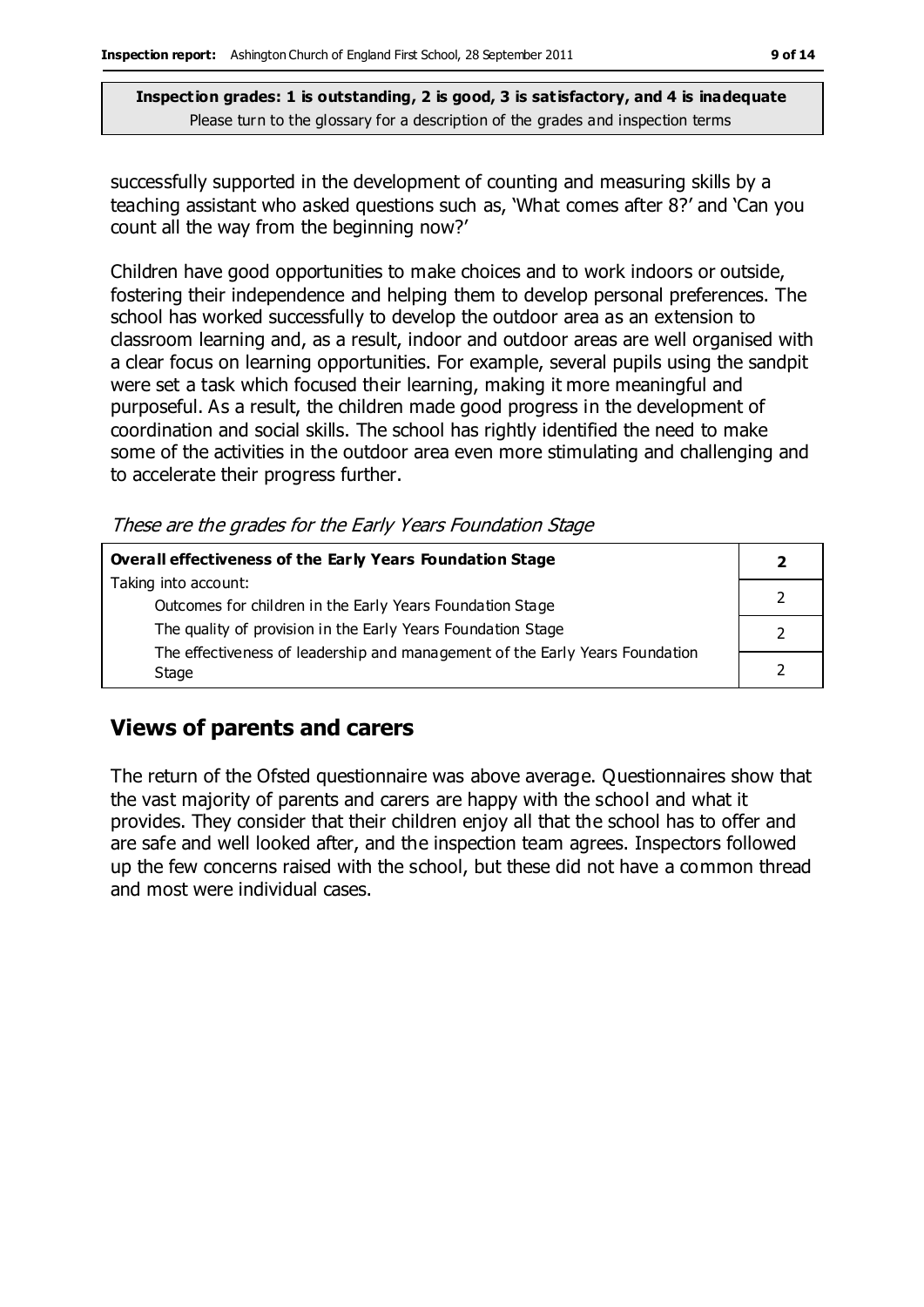#### **Responses from parents and carers to Ofsted's questionnaire**

Ofsted invited all the registered parents and carers of pupils registered at Ashington Church of England First School to complete a questionnaire about their views of the school.

In the questionnaire, parents and carers were asked to record how strongly they agreed with 13 statements about the school.

The inspection team received 113 completed questionnaires by the end of the on-site inspection. In total, there are 174 pupils registered at the school.

| <b>Statements</b>                                                                                                                                                                                                                                       | <b>Strongly</b><br>agree |               | <b>Agree</b> |               | <b>Disagree</b> |                | <b>Strongly</b><br>disagree |               |
|---------------------------------------------------------------------------------------------------------------------------------------------------------------------------------------------------------------------------------------------------------|--------------------------|---------------|--------------|---------------|-----------------|----------------|-----------------------------|---------------|
|                                                                                                                                                                                                                                                         | <b>Total</b>             | $\frac{0}{0}$ | <b>Total</b> | $\frac{0}{0}$ | <b>Total</b>    | $\frac{0}{0}$  | <b>Total</b>                | $\frac{1}{2}$ |
| My child enjoys school                                                                                                                                                                                                                                  | 69                       | 61            | 41           | 36            | $\mathcal{P}$   | $\mathcal{P}$  | 0                           | $\Omega$      |
| The school keeps my child<br>safe                                                                                                                                                                                                                       | 81                       | 72            | 30           | 27            | $\pmb{0}$       | $\mathbf 0$    | $\mathbf{0}$                | $\mathbf 0$   |
| The school informs me about<br>my child's progress                                                                                                                                                                                                      | 42                       | 37            | 60           | 53            | $\overline{7}$  | 6              | $\mathbf 0$                 | $\mathbf 0$   |
| My child is making enough<br>progress at this school                                                                                                                                                                                                    | 41                       | 36            | 62           | 55            | 6               | 5              | $\mathbf 0$                 | $\mathbf 0$   |
| The teaching is good at this<br>school                                                                                                                                                                                                                  | 51                       | 45            | 56           | 50            | 1               | 1              | $\mathbf 0$                 | $\mathbf 0$   |
| The school helps me to<br>support my child's learning                                                                                                                                                                                                   | 51                       | 45            | 54           | 48            | 4               | 4              | $\mathbf 0$                 | $\mathbf 0$   |
| The school helps my child to<br>have a healthy lifestyle                                                                                                                                                                                                | 52                       | 46            | 57           | 50            | $\mathbf 0$     | $\mathbf 0$    | $\mathbf 0$                 | $\mathbf 0$   |
| The school makes sure that<br>my child is well prepared for<br>the future (for example<br>changing year group,<br>changing school, and for<br>children who are finishing<br>school, entering further or<br>higher education, or entering<br>employment) | 54                       | 48            | 55           | 49            | 0               | $\mathbf 0$    | $\mathbf 0$                 | $\mathbf 0$   |
| The school meets my child's<br>particular needs                                                                                                                                                                                                         | 49                       | 48            | 57           | 50            | 4               | 4              | $\mathbf 0$                 | $\mathbf 0$   |
| The school deals effectively<br>with unacceptable behaviour                                                                                                                                                                                             | 45                       | 40            | 56           | 50            | $\overline{2}$  | $\overline{2}$ | 1                           | 1             |
| The school takes account of<br>my suggestions and<br>concerns                                                                                                                                                                                           | 29                       | 26            | 69           | 61            | 3               | 3              | $\mathbf{1}$                | $\mathbf{1}$  |
| The school is led and<br>managed effectively                                                                                                                                                                                                            | 42                       | 37            | 65           | 58            | $\mathbf{1}$    | 1              | $\mathbf 0$                 | $\mathbf 0$   |
| Overall, I am happy with my<br>child's experience at this<br>school                                                                                                                                                                                     | 56                       | 50            | 54           | 48            | 0               | $\mathbf 0$    | $\mathbf 0$                 | 0             |

The table above summarises the responses that parents and carers made to eac h statement. The percentages indicate the proportion of parents and carers giving that response out of the total number of completed questionnaires. Where one or more parents and carers chose not to answer a particular question, the percentages will not add up to 100%.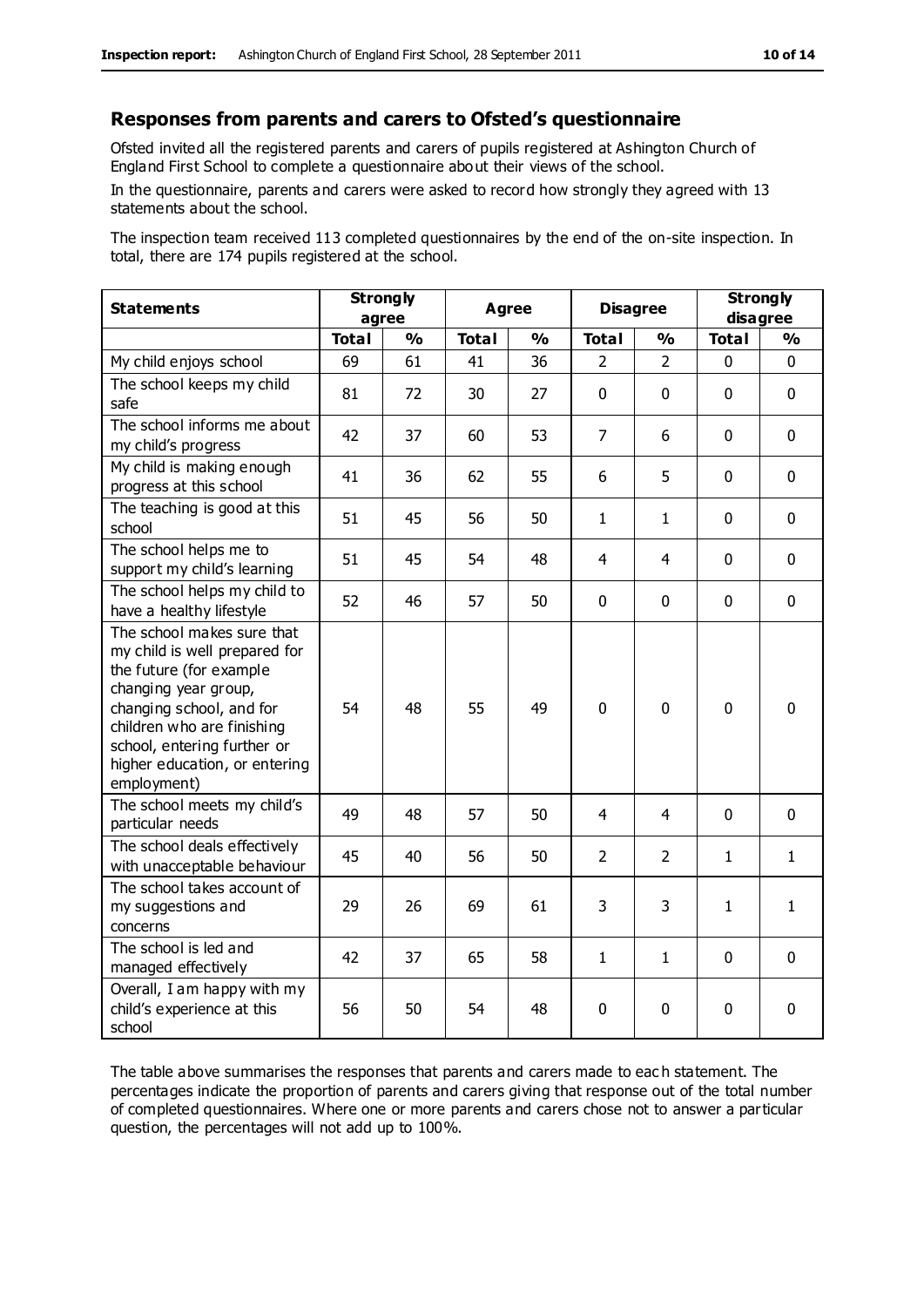## **Glossary**

## **What inspection judgements mean**

| Grade   | <b>Judgement</b> | <b>Description</b>                                            |
|---------|------------------|---------------------------------------------------------------|
| Grade 1 | Outstanding      | These features are highly effective. An outstanding           |
|         |                  | school provides exceptionally well for all its pupils' needs. |
| Grade 2 | Good             | These are very positive features of a school. A school        |
|         |                  | that is good is serving its pupils well.                      |
| Grade 3 | Satisfactory     | These features are of reasonable quality. A satisfactory      |
|         |                  | school is providing adequately for its pupils.                |
| Grade 4 | Inadequate       | These features are not of an acceptable standard. An          |
|         |                  | inadequate school needs to make significant                   |
|         |                  | improvement in order to meet the needs of its pupils.         |
|         |                  | Ofsted inspectors will make further visits until it           |
|         |                  | improves.                                                     |

## **Overall effectiveness of schools**

|                       | Overall effectiveness judgement (percentage of schools) |      |                     |                   |
|-----------------------|---------------------------------------------------------|------|---------------------|-------------------|
| <b>Type of school</b> | <b>Outstanding</b>                                      | Good | <b>Satisfactory</b> | <b>Inadequate</b> |
| Nursery schools       | 43                                                      | 47   | 10                  |                   |
| Primary schools       | 6                                                       | 46   | 42                  |                   |
| Secondary             | 14                                                      | 36   | 41                  |                   |
| schools               |                                                         |      |                     |                   |
| Sixth forms           | 15                                                      | 42   | 41                  | 3                 |
| Special schools       | 30                                                      | 48   | 19                  |                   |
| Pupil referral        | 14                                                      | 50   | 31                  |                   |
| units                 |                                                         |      |                     |                   |
| All schools           | 10                                                      | 44   | 39                  |                   |

New school inspection arrangements were introduced on 1 September 2009. This means that inspectors now make some additional judgements that were not made previously.

The data in the table above are for the period 1 September 2010 to 08 April 2011 and are consistent with the latest published official statistics about maintained school inspection outcomes (see [www.ofsted.gov.uk\)](http://www.ofsted.gov.uk/).

The sample of schools inspected during 2010/11 was not representative of all schools nationally, as weaker schools are inspected more frequently than good or outstanding schools.

Percentages are rounded and do not always add exactly to 100.

Sixth form figures reflect the judgements made for the overall e ffectiveness of the sixth form in secondary schools, special schools and pupil referral units.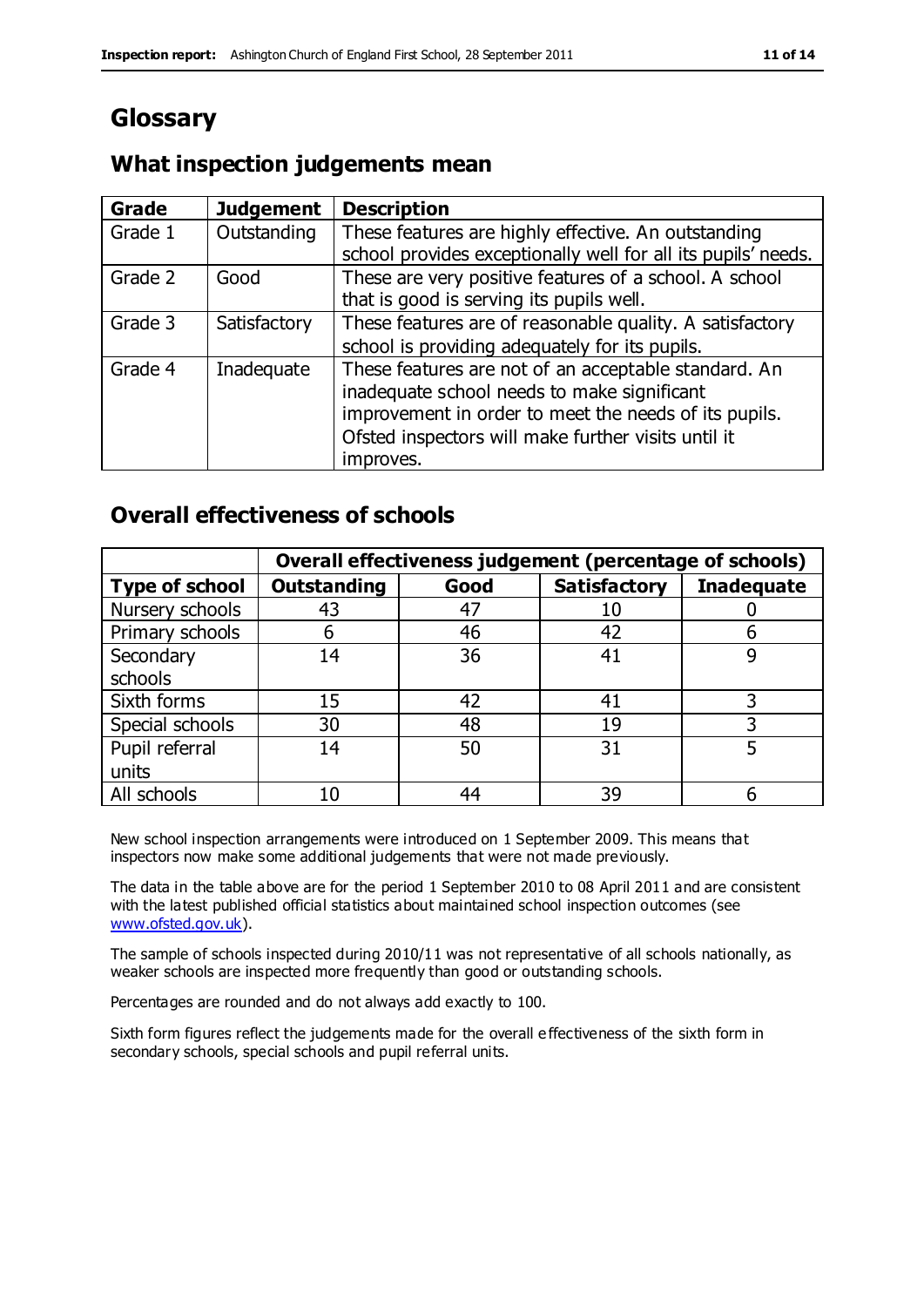## **Common terminology used by inspectors**

| Achievement:                  | the progress and success of a pupil in their<br>learning, development or training.                                                                                                                                                                                                                                      |  |  |
|-------------------------------|-------------------------------------------------------------------------------------------------------------------------------------------------------------------------------------------------------------------------------------------------------------------------------------------------------------------------|--|--|
| Attainment:                   | the standard of the pupils' work shown by test and<br>examination results and in lessons.                                                                                                                                                                                                                               |  |  |
| Capacity to improve:          | the proven ability of the school to continue<br>improving. Inspectors base this judgement on what<br>the school has accomplished so far and on the<br>quality of its systems to maintain improvement.                                                                                                                   |  |  |
| Leadership and management:    | the contribution of all the staff with responsibilities,<br>not just the headteacher, to identifying priorities,<br>directing and motivating staff and running the<br>school.                                                                                                                                           |  |  |
| Learning:                     | how well pupils acquire knowledge, develop their<br>understanding, learn and practise skills and are<br>developing their competence as learners.                                                                                                                                                                        |  |  |
| <b>Overall effectiveness:</b> | inspectors form a judgement on a school's overall<br>effectiveness based on the findings from their<br>inspection of the school. The following judgements,<br>in particular, influence what the overall<br>effectiveness judgement will be.                                                                             |  |  |
|                               | The school's capacity for sustained<br>improvement.<br>Outcomes for individuals and groups of<br>ш<br>pupils.<br>The quality of teaching.<br>The extent to which the curriculum meets<br>pupils' needs, including, where relevant,<br>through partnerships.<br>The effectiveness of care, guidance and<br>٠<br>support. |  |  |
| Progress:                     | the rate at which pupils are learning in lessons and<br>over longer periods of time. It is often measured<br>by comparing the pupils' attainment at the end of a<br>key stage with their attainment when they started.                                                                                                  |  |  |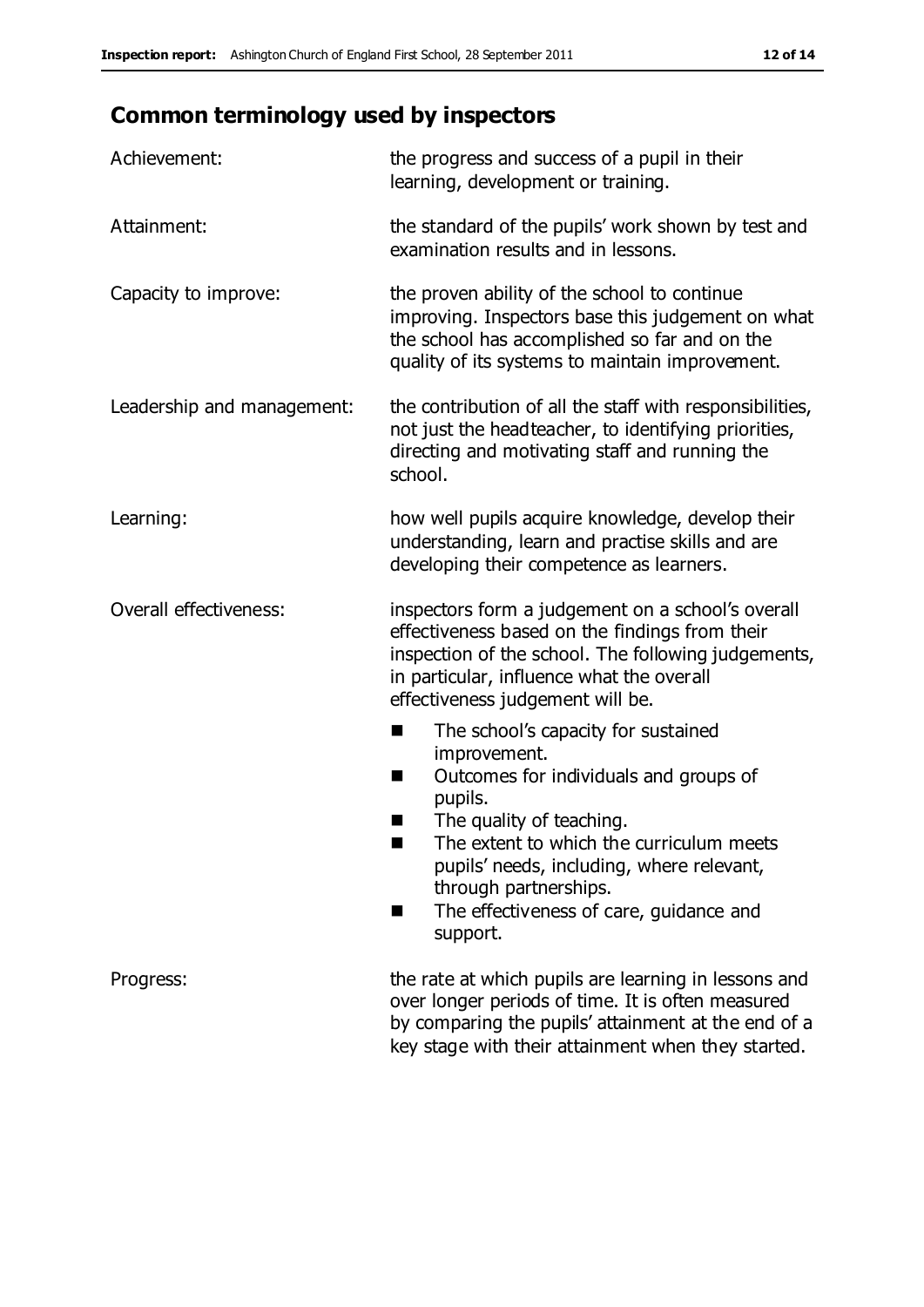#### **This letter is provided for the school, parents and carers to share with their children. It describes Ofsted's main findings from the inspection of their school.**

30 September 2011

Dear Pupils

#### **Inspection of Ashington Church of England First School, Pulborough RH20 3PG**

I want to say thank you very much for the very warm welcome you gave us all when we visited your school recently. Thank you for helping us with the inspection. We enjoyed visiting your school and it was a real pleasure to talk to you and listen to all the exciting things you do and how well you learn. Your school is a good school.

Here are some of the highlights of your school.

- Most of you do very well at school, especially in reading and writing, and enjoy your learning.
- You enjoy the many fun activities the school provides for you, such as the farm and the Forest School activities.
- Your school looks after you extremely well so that you all feel very safe.
- You behave exceptionally well and have an excellent understanding of how to keep healthy and fit.
- The headteacher, together with the governors and her staff, have worked hard to improve the school and want to make the school even better.

These are the main areas for improvement which will help your school to be even better.

- Teachers need to use information on how well each of you is doing and make full use of this when planning lessons so that the work is just right for each of you, not too easy and not too hard. This will help all of you to make the best progress possible, especially in mathematics. I have asked your headteacher and other teachers to check that this is happening.
- I have asked your school to find ways of helping you to understand what it is like to live in different parts of the United Kingdom.

Thank you again for your help. You can help your school to get even better by continuing to work hard.

Yours sincerely

Julie Sackett Lead inspector